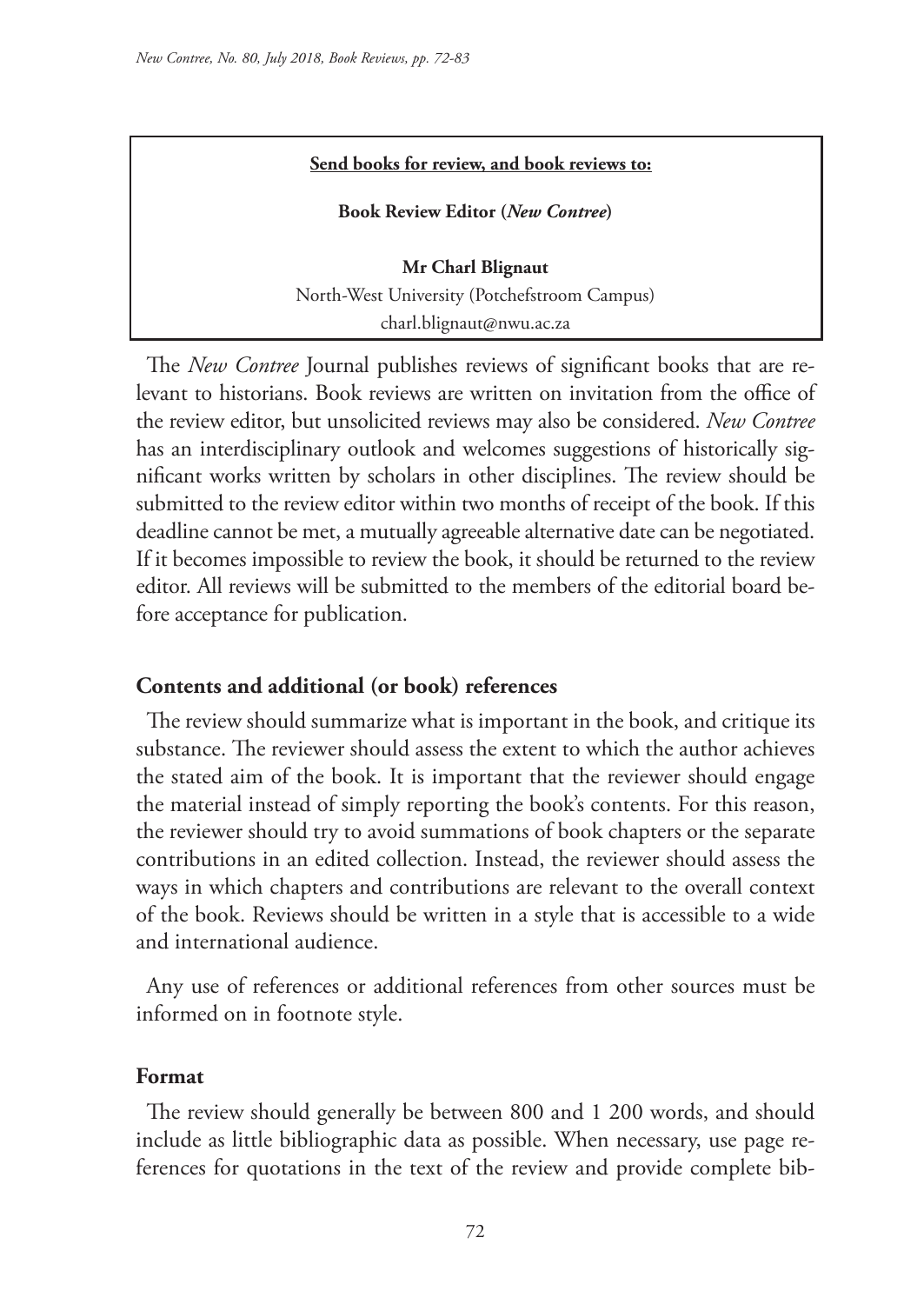liographic details of the source. The review should begin with a heading that includes all the bibliographic data. The elements of the heading should be arranged in the order presented in the following example:

*The early mission in South Africa/Die vroeë sending in Suid-Afrika, 1799-1819*. Pretoria: Protea Book House, 2005, 272 pp., map, chronology, bibl., index. ISBN: 1-9198525-42-8. By Karel Schoeman.

Do not indent the first line of the first paragraph, but indent the first line of all successive paragraphs. Use double spacing for the entire review. Add your name and institutional affiliation at the end of the review. Accuracy of content, grammar, spelling, and citations rests with the reviewer, and we encourage you to check these before submission. Reviews may be transmitted electronically as a Word file attachment to an email to the review editor. If you have additional questions, please contact the Book Review Editors.

## *Hidden Histories of Gordonia, land dispossession and resistance in the Northern Cape, 1800-1990*

## **(Witwatersrand University Press, Johannesburg, 2016, 410 pp., illustrations, references, index. ISBN: 978-1-86814-955-4)**

## **Martin Legassick**

Sean Field *Historical Studies Department University of Cape Town* sean.field@uct.ac.za

Professor Martin Legassick the doyen of South African Marxist historiography, the political activist, the passionate teacher is no longer amongst us (1940-2016). But his ideas, his words and the many people he influenced, especially the thousands of students he taught, live on. This was his final book, published a few months before he died. And as others have remarked, this was his *magnum opus*.

I have a dilemma: how do I fulfil the role of *critical* reviewer about a major historian who is deceased and who relentless argued for critique and critical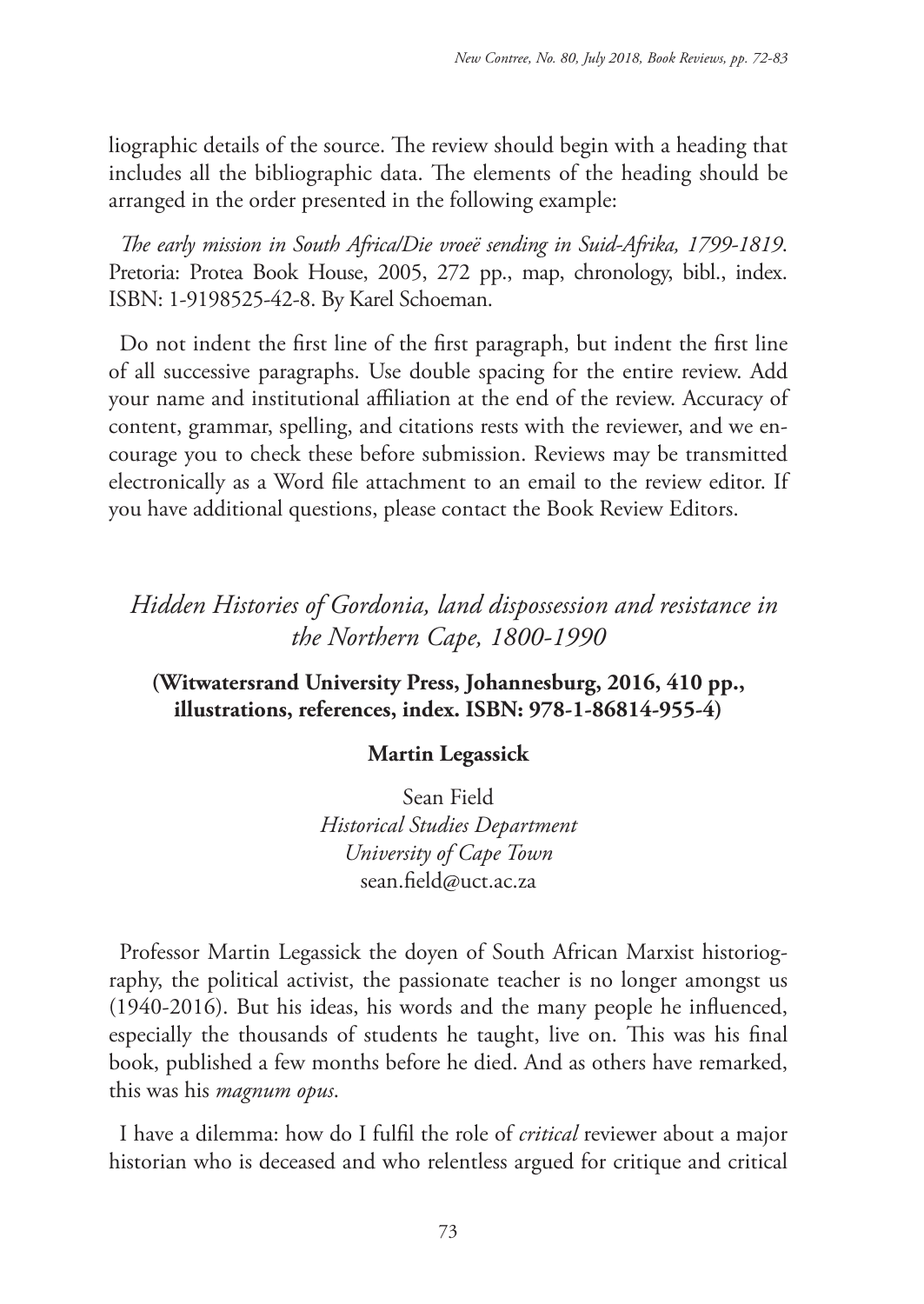perspectives. My direct relationship to Martin Legassick was in the context of training young historians in oral history interviewing and fieldwork techniques, for the South African Democratic Education Trust (SADET) project. More broadly, I am reminded of Italian oral historian Luisa Passerini, who argued that many academic researchers spend much time talking about "ancestors" and their importance to cultures and living generations but what of our *intellectual ancestors* as academics? Their ideas and dialogues – such as the Legassick versus Wolpe debate – had and continue to have an impact on how we teach, research and most of all, how we think about the production of histories in South Africa and beyond.

*Hidden Histories* is a meticulous historicization of the Northern *frontier and struggles* of South Africa in the region known as *Gordonia*. This region falls within contemporary Northern Cape, and as the most sparsely populated of all South African provinces, it has been perpetually under-research and under-represented in historiography. Yet from the early 1990s, when Legassick returned to South Africa from political exile, he doggedly engaged archival records, made many fieldwork trips to the region, and wrote and produced several articles (some previously published), which lead to this book. Legassick details various conflicts between white farmers, colonial administrators, isiXhosa, the San and so-called "basters" and "coloureds" of the region. Through these conflicts and contestations the frontiers of the Cape colony expanded during the 19<sup>th</sup> until the early 20th century. The early chapters of the book are a rigorous historical documentation of a series of brutal land displacements, resistance and human sufferings.

After the detailed chronology of frontier expansion, the middle chapters hone in on specific events such as the Marengo rebellion of 1903-1907, which Legassick argues has been misleadingly framed as the *Bondelswarts war*. These chapters make for fascinating reading. Moreover, the chapter on the politics of human remains repatriation is especially useful for memorialisation scholars. Legassick conducted this research with UWC colleague Ciraj Rassool, and their co-authored book, *Skeletons in the cupboard: South African museums and the trade in human remains* (2000) appeared at a key moment in the attempted transformation of the South African heritage sector. The related chapter in *Hidden Histories* details the horrific "scientific" work of Rudolf Poch and transportation of "Bushman remains" to Vienna. The chapter also discusses how these remains were repatriated to South Africa and makes the significant claim that this was: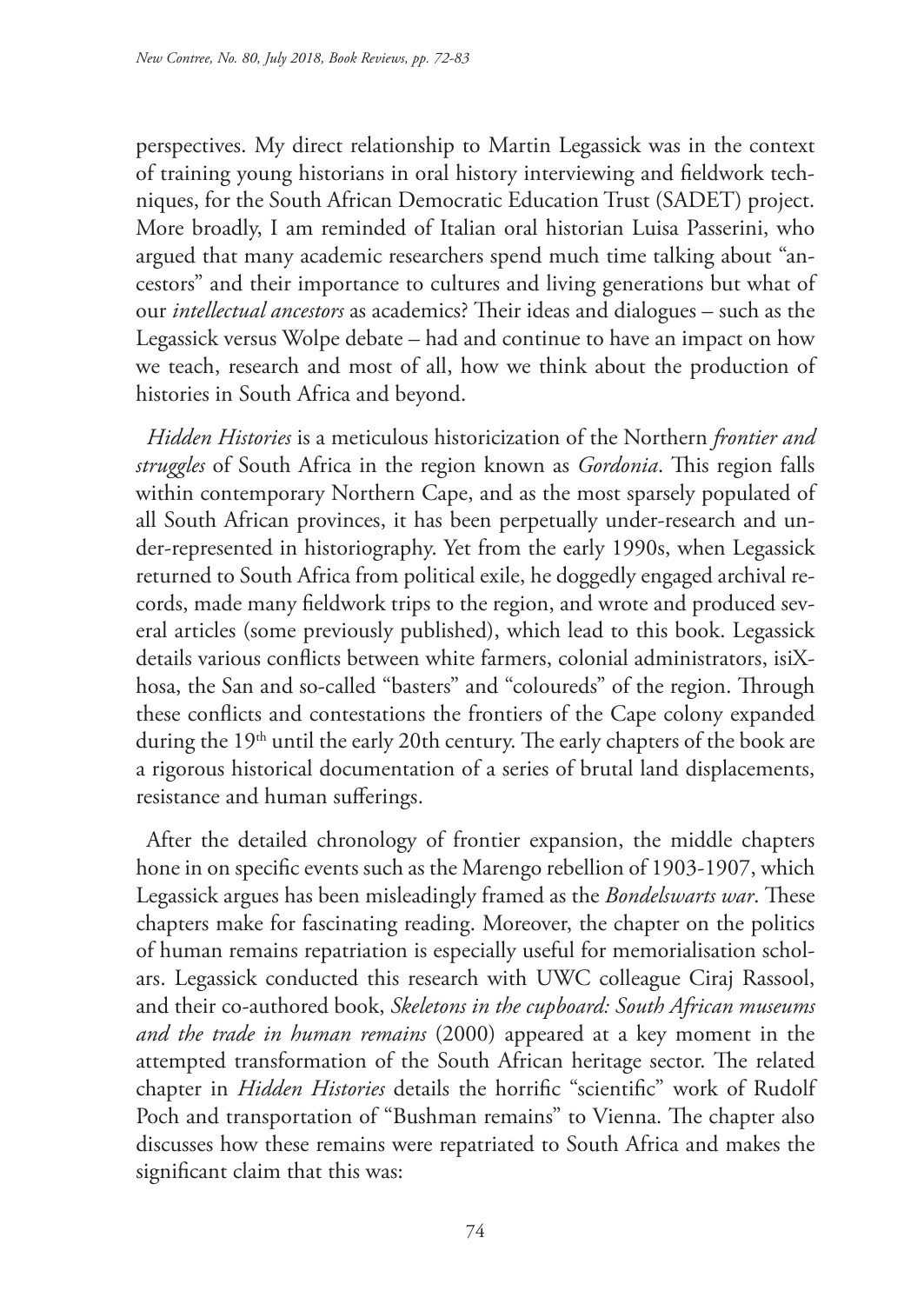… the first time in the history of international human remains repatriation from Europe that a return occurred on the basis of remains returned in coffins as recently deceased human, rather than as artefacts. It potentially helped all South Africans to understand colonialism's violence and the complicity of science in this. This method of 'rehumanisation' could become a landmark moment, with the potential to influence any future returns from Europe (p. 156).

I have no doubt that the above claim by Legassick and Rassool is correct, however, I doubt such a "rehumanisation" process has been sufficiently replicated with the repatriation of other South African human remains located elsewhere across the globe. I now shift my focus, to the final chapters on 20<sup>th</sup> century themes, which document significant resistance figures such as Alfred Gubula. In constructing biographies Legassick moves cautiously and he makes the following pertinent point:

The presentation of a life history of course privileges agency over circumstances. Moreover, the construction of autobiography, or biography, has a tendency to give a life a retrospective 'plot, consistency, development', presenting an orderly projection of events, lessons learnt, actions engaged in consistently – when lives are in reality 'messy and contradictory' (p. 371).

The biographical accounts provided were indeed illuminated by the messiness of everyday life. These biographies also gave substance to Leggasick's stated aim – made in the introductory chapter - that as far as possible he wanted this book to demonstrate the value of "applied history". To varying degrees, *Hidden Histories* succeeds in this aim. However, in his use of oral history methods Legassick sticks to a recovery-mode approach to fieldwork and interviews. It is now largely accepted amongst oral historians that such stories are constantly reworked over time, and mediated, through patterns of selectively shared and unshared memory. I am not challenging the authenticity of the stories presented here but I am respectfully quarrelling with my deceased mentor. In my view, the dialectic of personal and public memory and the evolution of memory studies are not mere supplements to historiography but central to understanding and explaining historicizing processes. I know Legassick was aware of these debates but in *Hidden Histories* he remains committed to the empiricism of the recovery-mode and the primacy of class struggles over land and material resources in his analysis of colonial *frontiers*. For example, in the chapter on "the battle of Naroegas", he "reflects on the silences and distortions in the written accounts of the war, as well as the 'hiddenness' of the oral records of the battle" (p. 195). He argues that this is, "a recovery of the story of the battle based solely on oral testimony", with the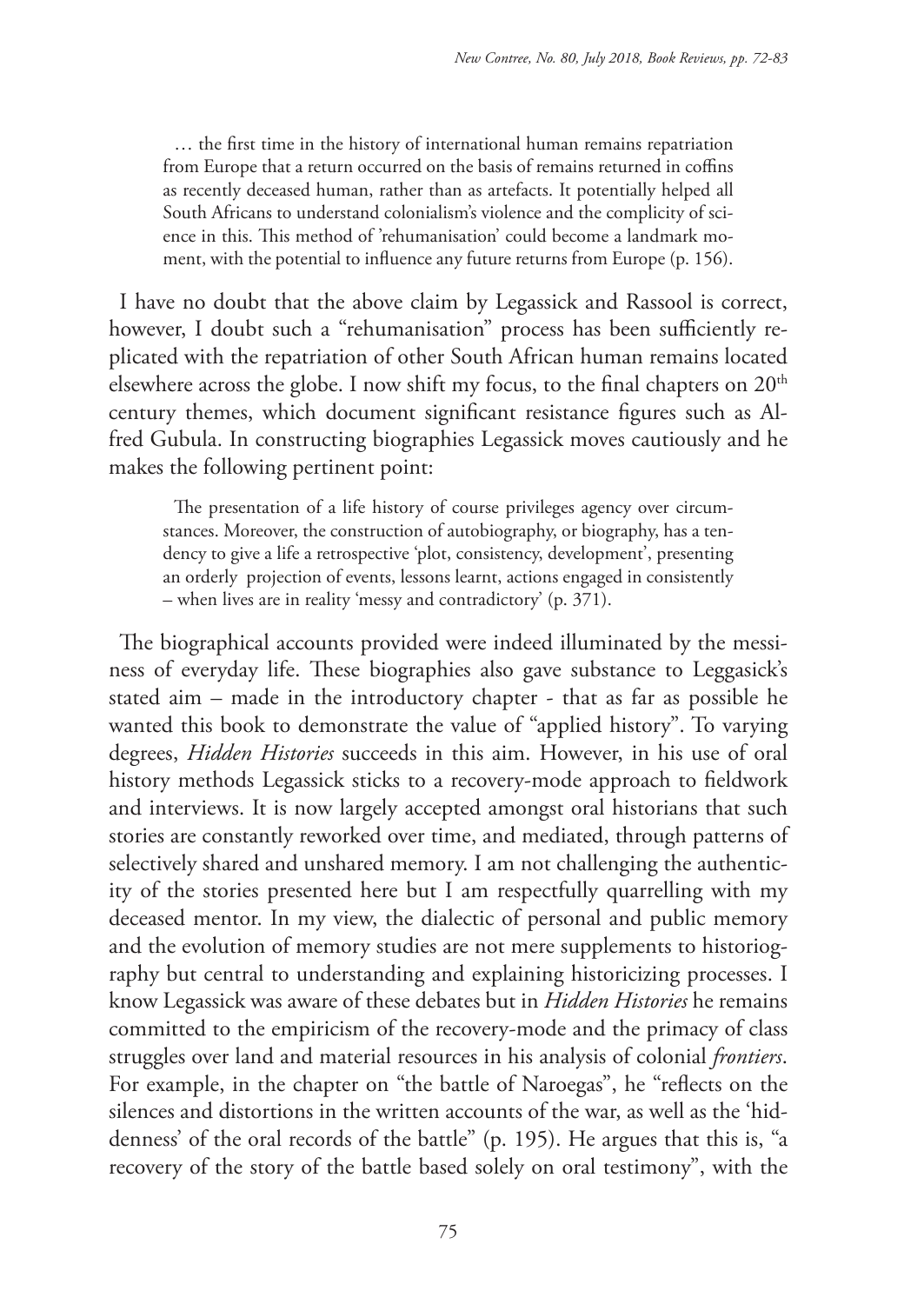aim "to discover the oral narratives" (p. 227). The significance of these oral and written archival texts are undeniable but I do wonder, to what extent such accounts have been hidden to local communities across decades? Is "hiddenness" as a relational status, more applicable to the academic gaze and other public audiences who were either observant (with racist scientific lenses), and/ or, unobservant in not listening to the suffering subjectivities seared across the stories and landscapes of the Northern Cape?

My quarrels aside, *Hidden Histories* must be recognized as a major South African book. It is a testament to an extraordinary scholar and activist, who gave his mind, heart and soul to historical work and the liberation struggle in South Africa. I hope students at many levels, and scholars, not only historians, will read it and appreciate its critical thinking and its skilled display of historical documentation and analysis. *Hamba kahle* comrade Martin, your inspirational work will be remembered and your intellectual contributions put to productive use in many, many future works.

*Students must rise. Youth struggle in South Africa before and beyond Soweto 76*

## **(Wits University Press, Johannesburg: 2016, 193 pp., timeline, map, glossary, abbreviations, photographs, bibliography, ISBN: 9781868149193)**

### **Anne Heffernan and Noor Nieftagodien (eds.)**

Pieter Heydenrych *School of Government Studies North-West University* pieter.heydenrych@nwu.ac.za

*Students must rise. Youth struggle in South Africa before and beyond Soweto '76* is a volume of voices that engages with the ongoing struggle of the youth of South Africa, a struggle that also represents the ongoing South African struggle. This struggle is multifaceted and deals with the hardships of education in South Africa, but also with all those other social dilemmas and ills that has plagued modern South African history and that is continuing as part of the present.

These issues are also the social, political and economic challenges of South Africa, which include, inequality, poverty, racial discrimination, contesting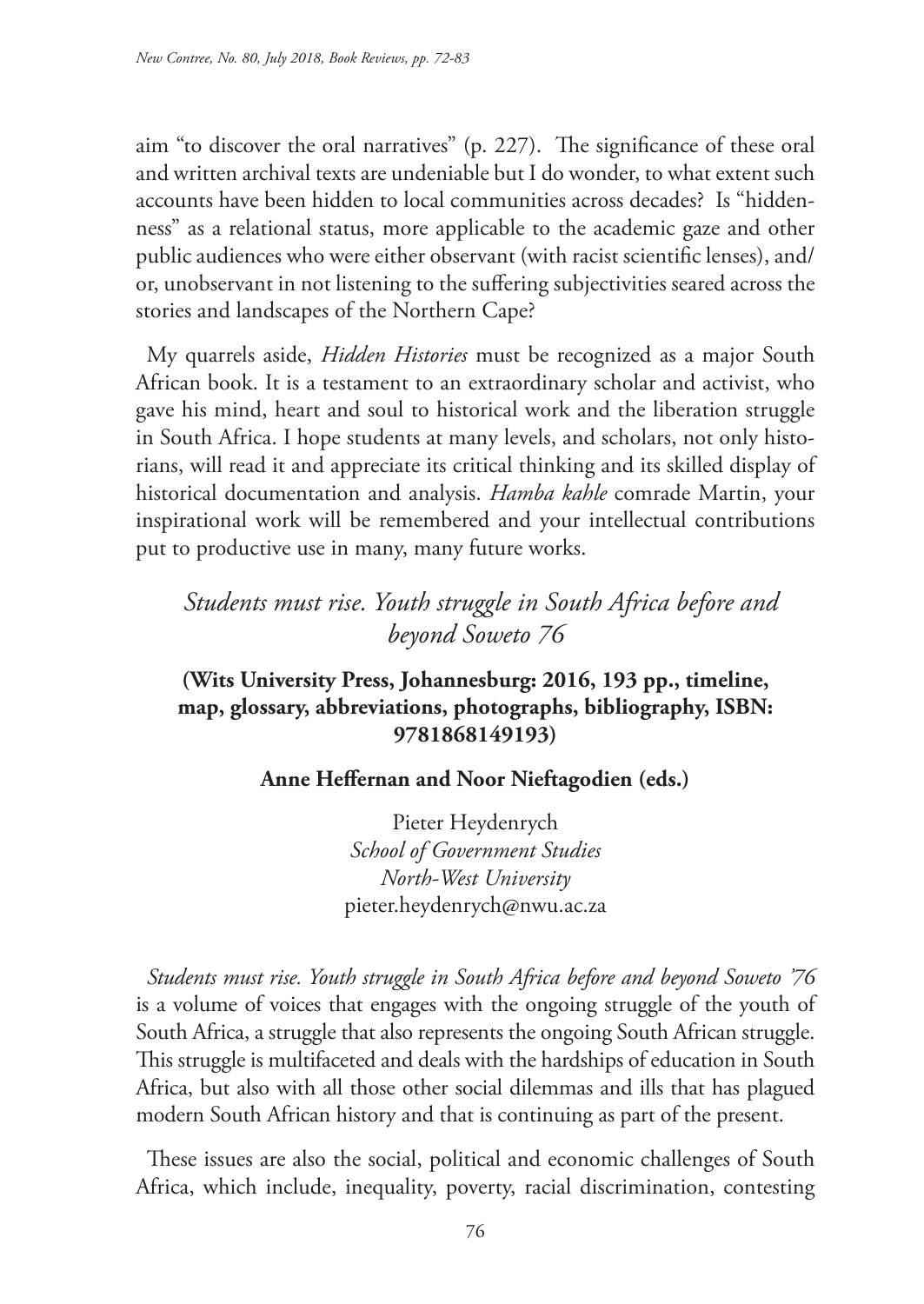political ideologies, injustice, freedom and the lack thereof, humanity, patriarchy, sexism, homophobia and decolonisation. In this sense the struggle of the youth is also a micro-cosmos of South African society as well as enduring challenges for humanity on a global scale.

This volume allows those who are affected and who were and are part of these struggles speak for themselves. It is a collection of memories, academic research and a reflection on current developments. The volume therefore does not attempt to be an academic dissertation analysing the phenomenon, but is inherently a democratic exercise that affords the power and the voice to the people and in this sense also represents a platform for the struggle mentioned above. It is a collection of snapshots throughout the country that represents variable manifestations of youth struggle in South Africa.

The volume also tells the story of the dispossession from the youth of those things that is traditionally considered to be the birth right of the youth, such as a certain freedom from want and deprivation and a right of enjoying that part of life before the challenges of adulthood sets in. However, this volume tells the story of how that is taken away by the injustices that we know historically troubled South Africa and those that have become synonymous with a post-apartheid South Africa.

In brief, the volume tells the story of various students' organisations, youth and student culture, the role of religion and theology in the organisation of student activities, black consciousness, student activism in rural and urban areas and in high schools and universities. It also tells the story of different generations, since the struggle in the 1960's up until the current developments pertaining to the Rhodes Must Fall and Fees Must Fall movements. The voices that speak below articulate the challenges mentioned above and speaks to the optimism of the youth and the hunger for education.

Lekgoathi (p. 109) states that: "After 1976, schools, particularly in urban areas on the Witwatersrand, were turned into battlegrounds from which students repeatedly launched offensives against gutter education, authoritarianism and the apartheid system as a whole".

Xaba (p. 123) refers to access she had to banned and underground books from an "informal librarian" while she was at school and states: "I became a weekly visitor loaning and returning books and tapes all of which injected into me a political and social growth spurt and consciousness beyond my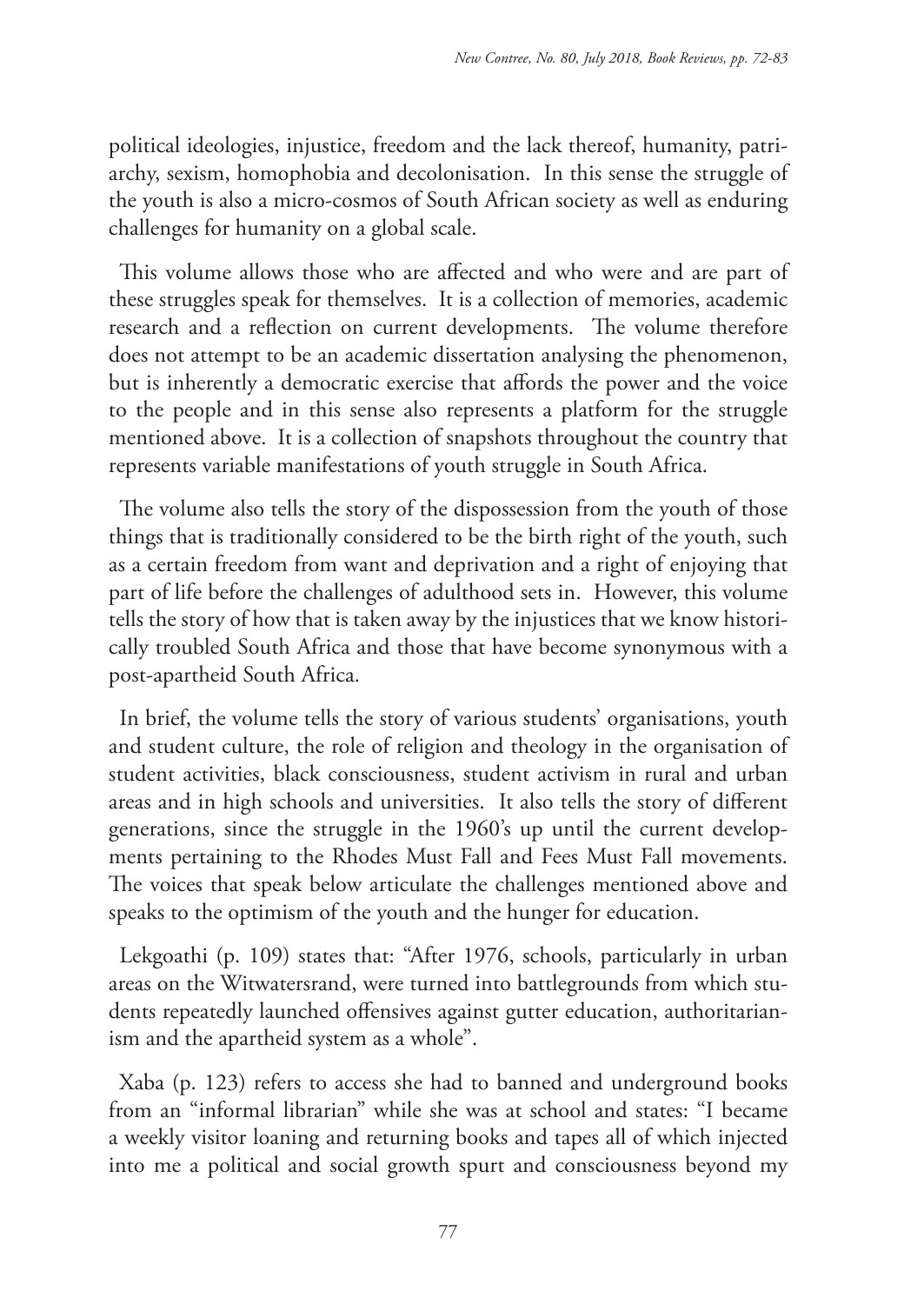wildest dreams. Most importantly I understood at a very deep level that racism, sexism and classism exist all over the world, that South Africa was not unique, and that people everywhere had to fight against these in order to see change. Such was my breadth of political and social consciousness then when I went on to Ongoye University". She concludes her account by stating further that: "Universities often become the training ground where the youth try out their ideas, come into their own, and where they dream" (p. 127).

Kunene (p. 159) tells us about the experiences of youth at Bahale Secondary School in Phomolong. Pertaining to students campaigning against sexual abuse, she tells us: "The response by education authorities to a campaign that students regarded as both legitimate and not explicitly political marked a turning point in the evolving political awareness of the students of Phomolong. No longer would they trust the authorities. Thus the campaign against sexual harassment also signalled the birth of student politics in the township".

In the context of the recent Rhodes Must Fall and Fees Must Fall activism at university campuses, Leigh-Ann Naidoo states that: "The broader questions of the student movements…formed part of the overarching question of decolonisation, of both the university and South African society" (p. 183).

Naidoo further refers to six long-term national demands articulated by students in November 2015 and that applied to society as a whole. These are:

- "Free, quality education from the cradle to the grave.
- An end to outsourcing and labour brokering.
- The decriminalisation of protest and protestors.
- An end to debt.
- A reformulation of governance structures to promote participatory rather than representative democracy.
- An end to all oppressive systems including racism, exploitation, sexism, homophobia, xenophobia, and ableism, amongst others" (p. 188).

Finally, Naidoo concludes that: "Let us hope that the responses that lie ahead are not driven by the impulse to supress the important questions and demands that have been developed, but rather that the voices and questions of the youth of South Africa are taken seriously and engaged in a manner that will allow for all of us to contribute to building a better country and world" (p. 190).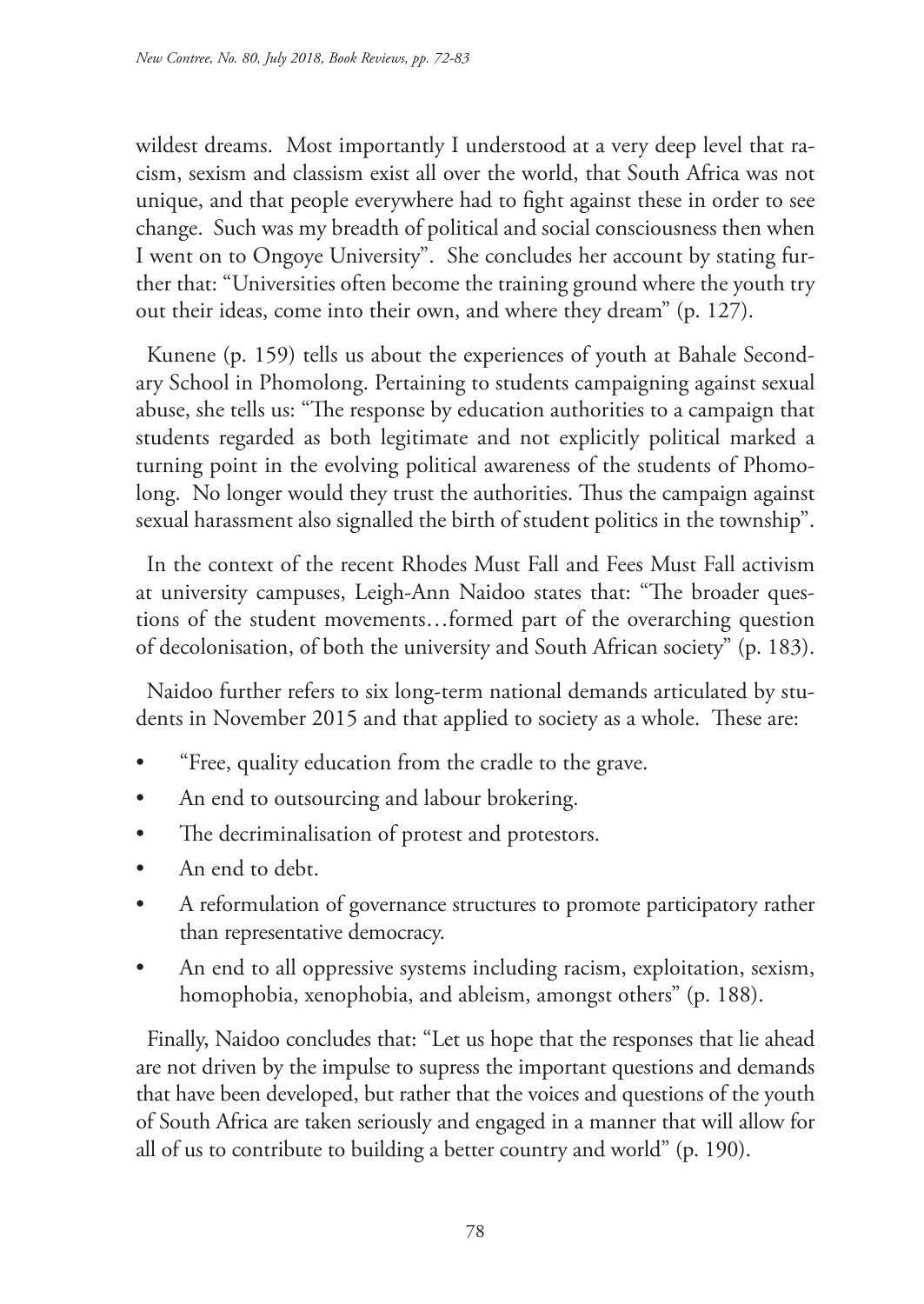In conclusion, the volume provides us with brief glimpses into youth experiences with human challenges in particular localities and within particular time frames. What is also important is that it affirms to us that the youth are drivers of societal change and they continue to articulate the lessons that those in authority are reluctant to learn.

*Amsterdam tot Zeeland: Slawestand tot Middelstand? 'n Stellenbosse slawegeskiedenis, 1679-1834*

#### **(SUN Press, Stellenbosch, 2016,196 pp. ISNB: 978-1-928357-09-4)**

### **Hans Heese**

Melanda Blom *Departement Geskiedenis Unisa, Pretoria* blomm@unisa.ac.za

Die boek, *Amsterdam tot Zeeland: Slawestand tot Middelstand? 'n Stellenbosse slawegeskiedenis, 1679-1834* is 'n belangrike toevoeging tot die outeur, dr Hans Heese se gepubliseerde werke oor slawegeskiedenis.

Die titel van die boek met die woorde "Amsterdam" en "Zeeland" dui op die Europese, maar veral Nederlandse kultuurinvloed, aangaande naamgewing en vanne, van A tot Z, van slawe en hulle families vanuit die Kaapse distrikte soos Stellenbosch, Paarl, Wellington, Franschhoek en Hottentots-Holland. Die vraagteken in die titel dui op die vraag of die meerderheid van die nageslag van Stellenbosse slawe wel middelstandstatus bereik het al dan nie. Die skrywer skets die agtergrond van slawerny aan die Kaap en fokus op slawerny in die Stellenbosse-omgewing, vandaar die subtitel "'n Stellenbosse slawegeskiedenis, 1679-1834". Die datum 1679 dui op die ontstaan van die dorp, Stellenbosch en 1834 op die beëindiging van slawerny.

Hierdie publikasie is maklik leesbaar en gee aan die leser 'n beter begrip van die verlede van Europeërs wat uit vrye wil na Suid Afrika gekom het, teenoor slawe wat onder gedwonge omstandighede hier beland het. Ongelukkig bly die gedagte aan hawelose mense wat na die suidpunt van Afrika gekom het en op onmenslike wyses, soos ondermeer deur teregstellings, nog vlak in die herinneringe van Suid-Afrikaners. Tog is daar statistieke wat daarop dui dat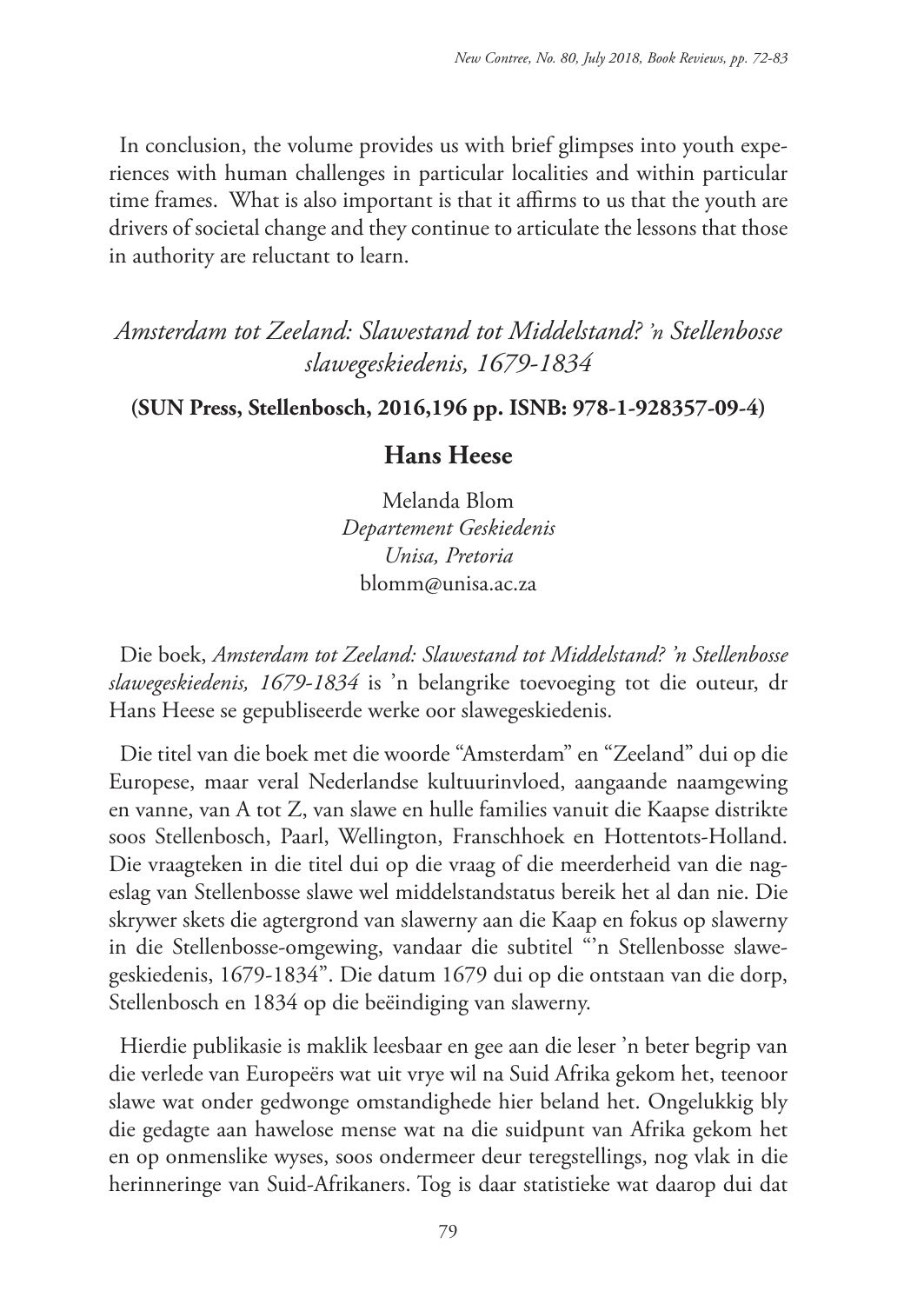slawerny aan die Kaap nie so hardvogtig was, as dit vergelyk word met slawerny op slaweplantasies van ondermeer die Wes-Indiese Eilande en die VSA nie.

In die inleiding word erkenning aan historici soos Robert Ross en Herman Giliomee gegee wat tot die "slawe-oeuvre" bygedra het. Hier word na werke verwys wat onder meer slawe se lewensomstandighede, hulle politieke, sosiale en ekonomiese geskiedenis, tydens en na die afskaffing van slawerny bespreek. Belangrik is ook die mate van nie-rassigheid wat teen 1700 in die uitgebreide Stellenbosse distrik geheers het. Tog is die term "bruin", reeds vanaf 1658 tot 1834, as 'n gebruiksterm gebruik. Kleur of fisiese voorkoms is nie daaraan gekoppel nie, maar wel aan die wetlike en tradisionele laer status/stand van slawe. Rasse-verskille word wel in die boek bespreek wat slawerny as vorm van onderdrukking beskou het, en wat hierdie navorsing so belangrik maak.

Landboubedrywighede tydens die VOC en Britse bewind is breedvoerig bespreek sowel as die veranderinge wat tydens die onderskeie bewindstydperke plaasgevind het. Hier kan verwys word na die grense van die Stellenbosse distrikte tussen die jare 1679 tot 1979 wat op kaarte in die inleidende hoofstuk aangedui is, wat eers vinnig uitgebrei het en later weer nouer getrek is.

In die Stellenbosch en omliggende gebiede is daar sedert 1679 wyn en graan verbou, waar seisoenale handearbeid belangrik was. Hierdie landboukolonie het vinning uitgebrei, wat 'n arbeidstekort veroorsaak het, gevolglik is slawe ingevoer om op plase te werk. 'n Unieke Kaapse slawegemeenskap het ontwikkel en stelselmatig 'n integrale rol in die ekonomiese en sosiale ontwikkeling van die gemeenskap begin speel. Afgesien daarvan was daar nie rassediskriminasie nie, maar tog is daar op persone wat hulle binne die slawestand bevind het neergesien. Die binneland daarenteen het hoofsaaklik op veeboerdery gefokus waar min van slawe-arbeid gebruik gemaak is. Die houding en omgang van sommige veeboere teenoor die inheemse Khoikhoi wat reeds hier woonagtig was, was in kontras met dié van vooraanstaande "landhere" in Stellenbosch wat hulle as wynboere bekwaam het. Tog is die rykdom van hierdie wynbougebiede grootliks op die rûe van Afrika en Asiatiese slawe gebou.

Tydens die Eerste Britse besetting van die Kaap, 1795-1803, is daar weinig gedoen om die omstandighede rondom slawerny aan die Kaap te verander. Dit was eers tydens die Tweede Britse besetting vanaf 1806 wat die Britse filantropiese en anti-slawerny bewegings begin veld wen het, wat die lot van slawe wetlik verbeter het. Eers in 1816 was slawe eienaars verplig om 'n register van hulle slawe en slawetransaksies te hou.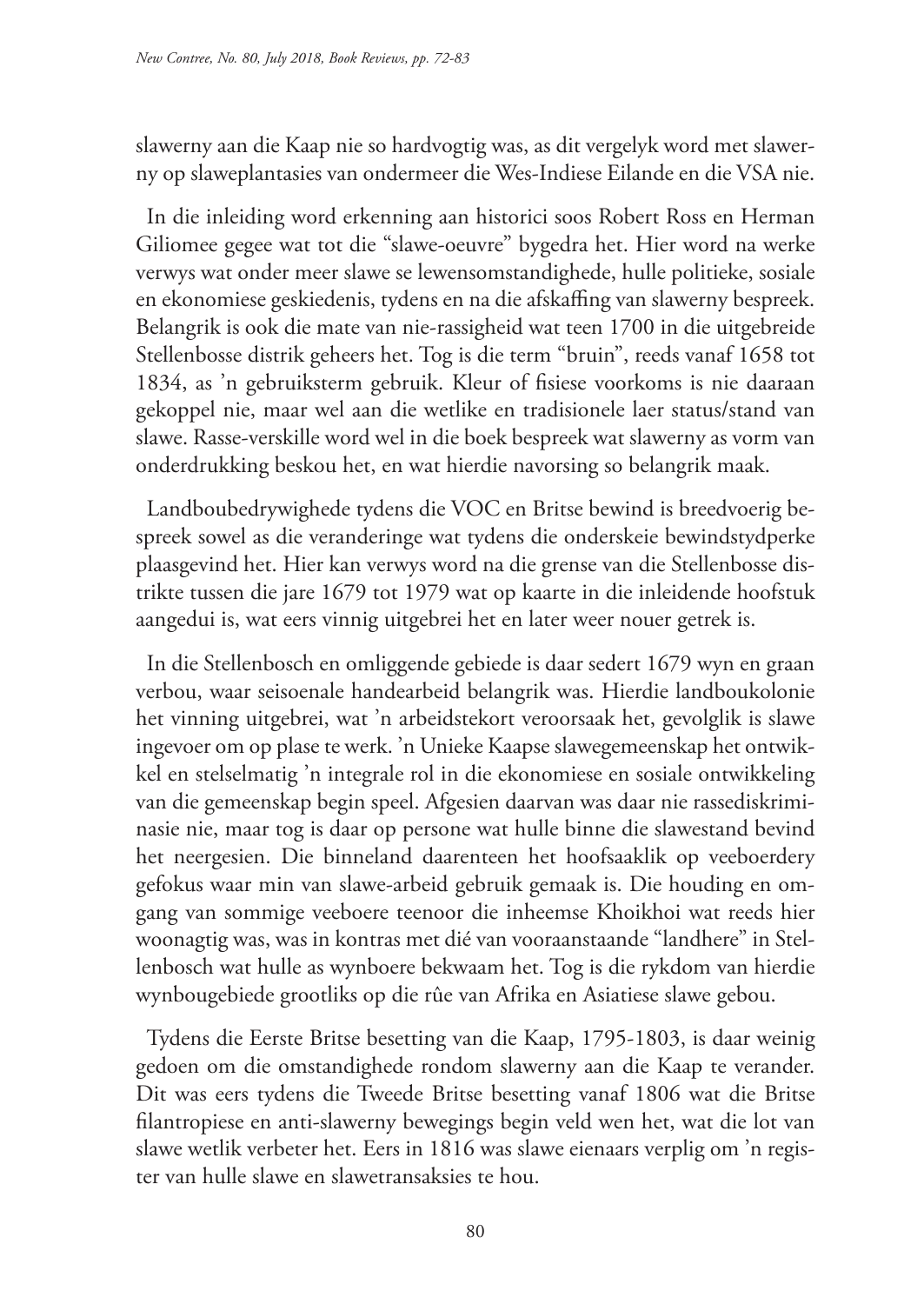Slawerny is in 1834 soos in die res van die Britse koloniale ryk afgeskaf. Vrygestelde slawe het vir hulle gewese eienaars kontant in die hand besorg. Slawe en hulle nakomelinge het ook 'n belangrike rol in die vorming van die eties-genetiese samestelling van die bruingemeenskap gespeel, aangesien die bruin samelewing hoofsaaklik van slawe-nasate afkomstig was.

Afgesien van die voordele van slawerny, het die afskaffing daarvan op 'n ongeleë tyd vir die graan/koring en druiwe boere gekom wat tot bankrotskappe en ekonomiese depressie gely het. Die verlies aan 'n stabiele arbeidsmag het ook deels aanleiding tot die Groot Trek gegee. Voorts het die afskaffing geen daadwerklike gelykstelling met die middelklas beteken nie – die gewese slawe moes tot 1838 steeds as "ingeboekte vakleerlinge" in die diens van hul voormalige eienaars bly. Gedurende die vier jaar het daar min opleiding plaasgevind wat hulle werklik vir arbeid in die ope mark sou bekwaam. Die Britse owerheid het na 1838 sy plig versaak om tot die opheffing en verbetering van slawe se lewensomstandighede by te dra. Hierdie taak is deur verskillende sendinggenootskappe met beperkte finansiële bronne, verrig. Enkele slawe het wel skoolopleiding te ontvang. Onderwys en geletterdheid het eers gedurende die laat negentiende eeu belangrik geword, terwyl die beoefening van ambagte soos messelary en wamakery belangrik was vir vrygestelde slawe om ekonomies te oorleef en uit te styg.

Heese bespreek ondermeer ook die invloed van die kerk, siviele en regstatus en kriminaliteit van vryswartes as 'n afsonderlike klas. Die kwessie van identiteit word ook uitgelig en rassediskriminasie het sedert 1948 tydens die apartheidsbewind, in rasdiskriminerende wetgewing gestalte gevind. Hierdie diskriminerende wetgewing het reeds sy oorsprong tydens die koloniale beleid van die negentiende eeu gehad. Sekere bruinmense wou selfs hulle status na "wit" verander, en swartmense wou "bruin" word omdat hulle nie pasboeke wou dra nie.

Heese noem ook dat die nageslag van slawe langtermynverloorders was. As voorbeeld kan gekyk word na die feit dat die verwantskap van die volwasse slavinne en die kinders onder 10 jaar nie vermeld word nie. Oor die nalatenskap van slawerny en kolonialisme beklemtoon die skrywer dat die Nederlandse-Brits koloniale mentaliteit die lae status van die gewese slawe buitengewoon lank laat voortduur het – hoewel die Britte se rol in die beëindiging van slawerny tog belangrik was. Afgesien van die negatiewe impak van slawerny het ook die inheemse Khoi-Khoi en sy nasate 'n mindere rol gespeel, omdat hulle grondloos was en min, indien enige skoolopleiding gehad het.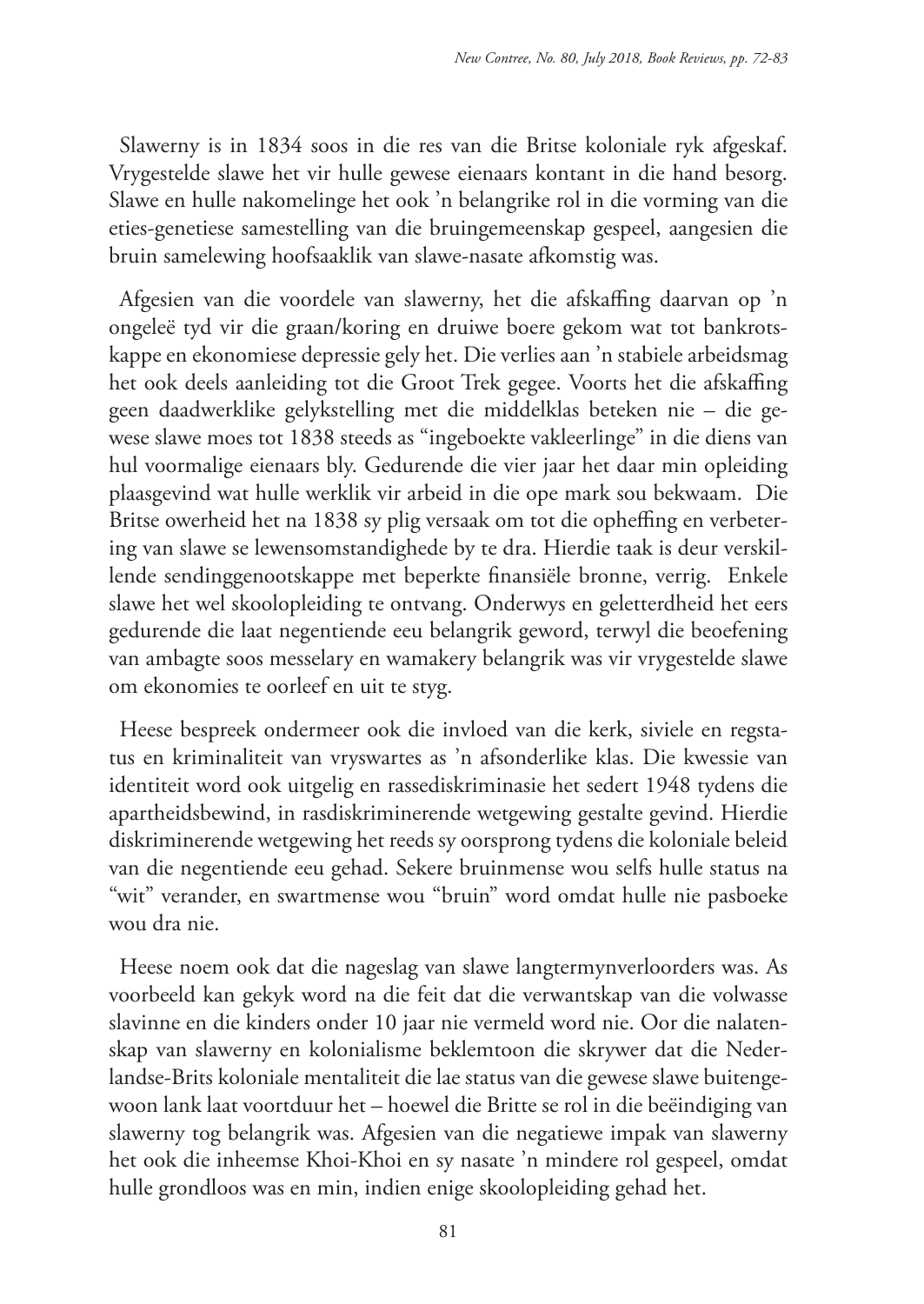Heese het 'n verskeidenheid bronne geraadpleeg, maar hoofsaaklik van primêre bronne uit die Kaapse argief, die Algemene Rijksargief in Den Haag en die NG Kerkargief op Stellenbosch gebruik gemaak. (Die menings in die boek word gerugsteun deur die verwerking van oorspronklike dokumente uit die Kaapse argief wat op die ingeslote kompakskyf gelees kan word).

Hierdie boek in Afrikaans, *Amsterdam tot Zeeland,* is Africana weens die unieke aard daarvan en is boonop uiters insiggewende en relevant van aard. By die slapbandboek is daar 'n CD ingesluit waarop heelwat ekonomiese gegewens gelees kan word. Biografiese gegewens, soos byvoorbeeld doop- en trourekords van Pniel, naby Stellenbosch is ook beskikbaar. Befondsing vir die boek is deur Het Jan Marais Nationale Fonds verskaf.

# *Dors geles oor die Dorsland Berigte uit Die Dorsland en ander pioniersgemeenskappe*

### **(SUN MeDIA, Stellenbosch, 2017, 495 pp. ISBN: 978-0-620-74742-4)**

*Meer oor PJ van der Merwe*

### **(SUN MeDIA, Stellenbosch, 2017, 178 pp. ISBN 978-0-620-74744-8)**

### **Margaretha Schäfer**

Jan-Ad Stemmet *Departement Geskiedenis Universiteit van die Vrystaat* stemmetj@ufs.ac.za

Die stofomslag van *Berigte uit die Dorsland* herinner nie verniet aan die plakkaat van Jamie Uys se oorlewings-avontuur *Dirkie* nie. Die area – eerder die lewensuitkyk en leefwyse – wat as die Dorsland bekendstaan is in die Sentraal-Kalahari gevestig. Soos oor *The Big Apple* kan gesê word: *As jy hier kan oorleef kan jy enige plek oorleef*. PJ van der Merwe het as Stellenbosse geskiedskrywer en koerantberiggewer, hierdie uithoeke vanaf die vroeë 1940s gaan uitsoek. Sonder die alomteenwoordigheid van hedendaagse kommunikasie-tegnologie en die gemak van GPS was Dorslandgemeenskappe afgeslote en nie met presisie gekarteer nie. Van der Merwe het die seldsame mense gaan uitsoek. In die proses het hy 'n onskatbare kennisbank daargestel oor hoe hierdie groepe